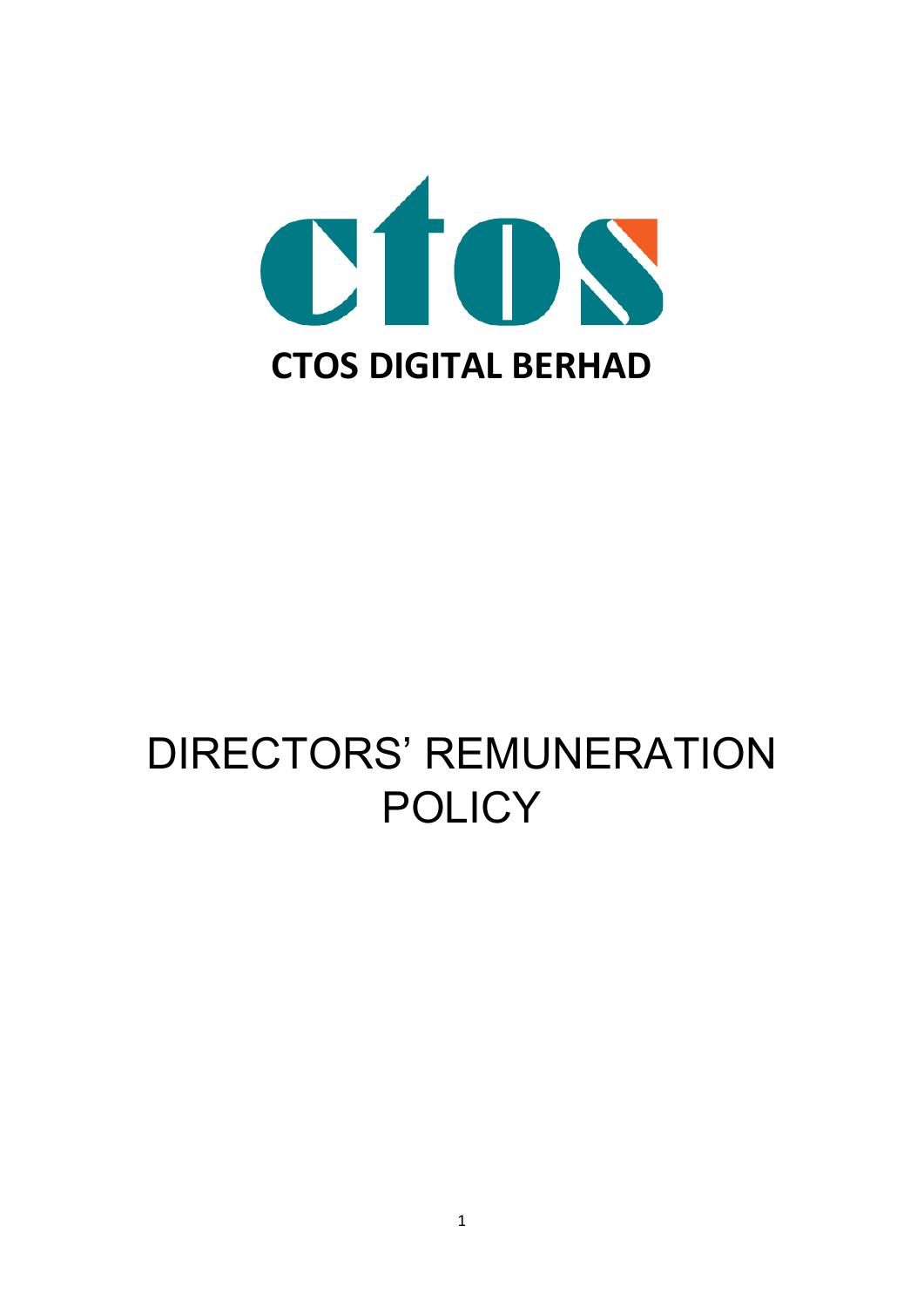#### **1.0 OBJECTIVE**

The objective of this Remuneration Policy for Directors ("the Policy") is to set an appropriate level of remuneration that allows the Company to attract and retain the services including employment of a suitable number of talented and well-qualified Directors in line with the longterm business strategies of CTOS Group ("Company").

### **2.0 SCOPE**

This Policy applies to Non-Executive Directors

#### **3.0 DETERMINATION OF REMUNERATION**

- 3.1 The Company's Nominating and Remuneration Committee ("NRC") sets and reviews periodically the remuneration of members of the Board in accordance with its terms of reference to ensure that the compensation packages are reflective of the Company's demands, complexities, and performance as a whole as well as the skills and experience required, and in line with the strategic objectives of the Company which rewards contribution to the long-term success of the Company.
- 3.2 NRC is guided by the following principles prior its endorsement and recommendation to the Board, the remuneration to be paid to the individual Directors:

3.2.1 the demands, complexities and performance as a whole of the Company;

3.2.2 the level of responsibilities, the skills, expertise and experience required;

3.2.3 that the remuneration is set at a competitive level for similar roles and responsibilities within current market practices by comparable companies; and

3.2.4 that any such remuneration incentives do not conflict with the directors' obligations to bring objectivity and independent judgment to the Company.

#### **4.0 REMUNERATION STRUCTURE FOR DIRECTORS**

- 4.1 The remuneration for Non-Executive Directors should reflect the Board's responsibilities, expertise and complexity of the Company's activities. Remuneration practice is consistent with recognised best practice standards for Non-Executive Directors' remuneration and, as a Malaysia-listed company, the level and structure of Non-Executive Directors' remuneration will primarily be compared against Malaysia best practice.
- 4.2 Directors' remuneration is reviewed periodically by the Board through the NRC where it considers various factors including the Directors' fiduciary duties, risks, time commitment and statutory duties as well as the relevant benchmark study. Non-Executive Directors do not vote on their own remuneration.
- 4.3 Remuneration is in the form of fees, payable monthly. The remuneration of Non-Executive Directors shall consist of fixed Directors' fee, Board Committees' fee and